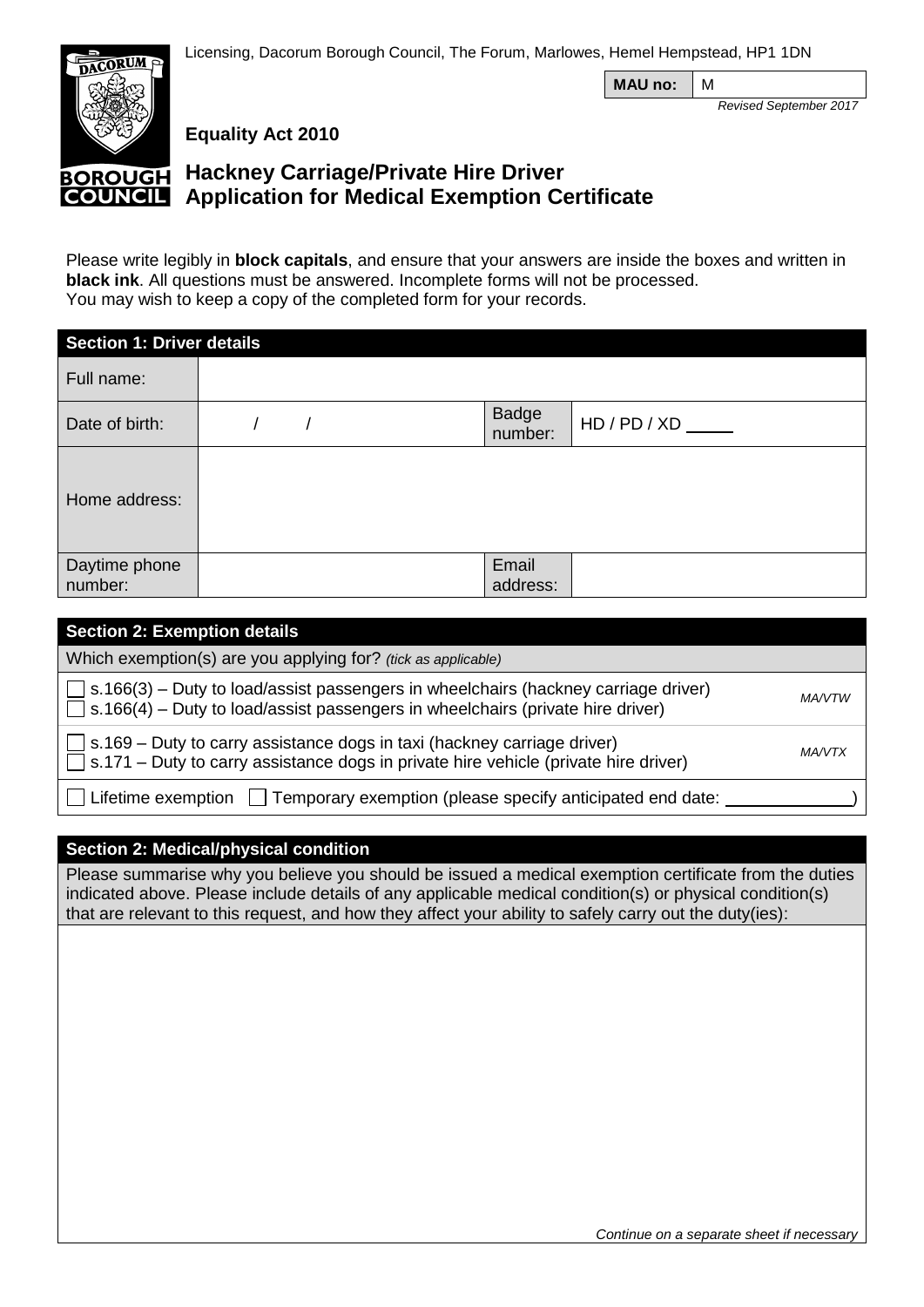# **Section 3: Doctor(s) details** To enable the Council to consider your application, we require statements from a doctor treating you for the condition(s) you have mentioned above, confirming the impact of those conditions on your ability to work as a taxi/private hire driver, and on your ability to safely carry out the duties you have requested an exemption from. You will need to obtain these and submit them with your application. I enclose a statement(s) from a doctor(s) treating me for the above-mentioned condition(s). We may also need to contact your doctor(s) to obtain further information from them about your condition and treatment. Please provide their contact details below: **GP Specialists/Consultants** Name: Name: Name: Address: Address: Address: Specialist/Consultant in: Specialist/Consultant in: I consent to Dacorum Borough Council contacting my doctor(s), and to the release of relevant  $\Box$ medical information relating to this exemption application to Dacorum Borough Council. *Please note: As part of the application process, you may be required to attend an assessment with an independent doctor or occupational therapist. A charge may be payable for this.* **Section 4: Vehicle details** Please give details of the licensed vehicle(s) that you usually drive: *(Use a separate sheet for multiple vehicles)* Plate number | HV / PV Registration number Make/Model Vehicle type  $\Box$  Saloon  $\Box$  Estate  $\Box$  MPV  $\Box$  Minibus/van  $\Box$  Other: Is this vehicle constructed/adapted to safely carry passengers in wheelchairs?  $\Box$  Yes  $\Box$  No Does this vehicle have a privacy screen, separating the driver from passengers?  $\Box \Box Y$ es  $\Box$  No

#### **Section 5: Declaration and signatures**

- The information I have given in this form is true and accurate in all material respects.
- I understand that making an application for an exemption certificate does not guarantee that an exemption will be granted, and that I must continue to carry out the statutory duties unless and until I am granted and receive an exemption certificate.
- I consent to the Council making further medical enquiries to the doctors listed above.

|--|

Please return your completed form, along with statements from your doctor(s), to:

**Licensing, Dacorum Borough Council, The Forum, Marlowes, Hemel Hempstead, HP1 1DN**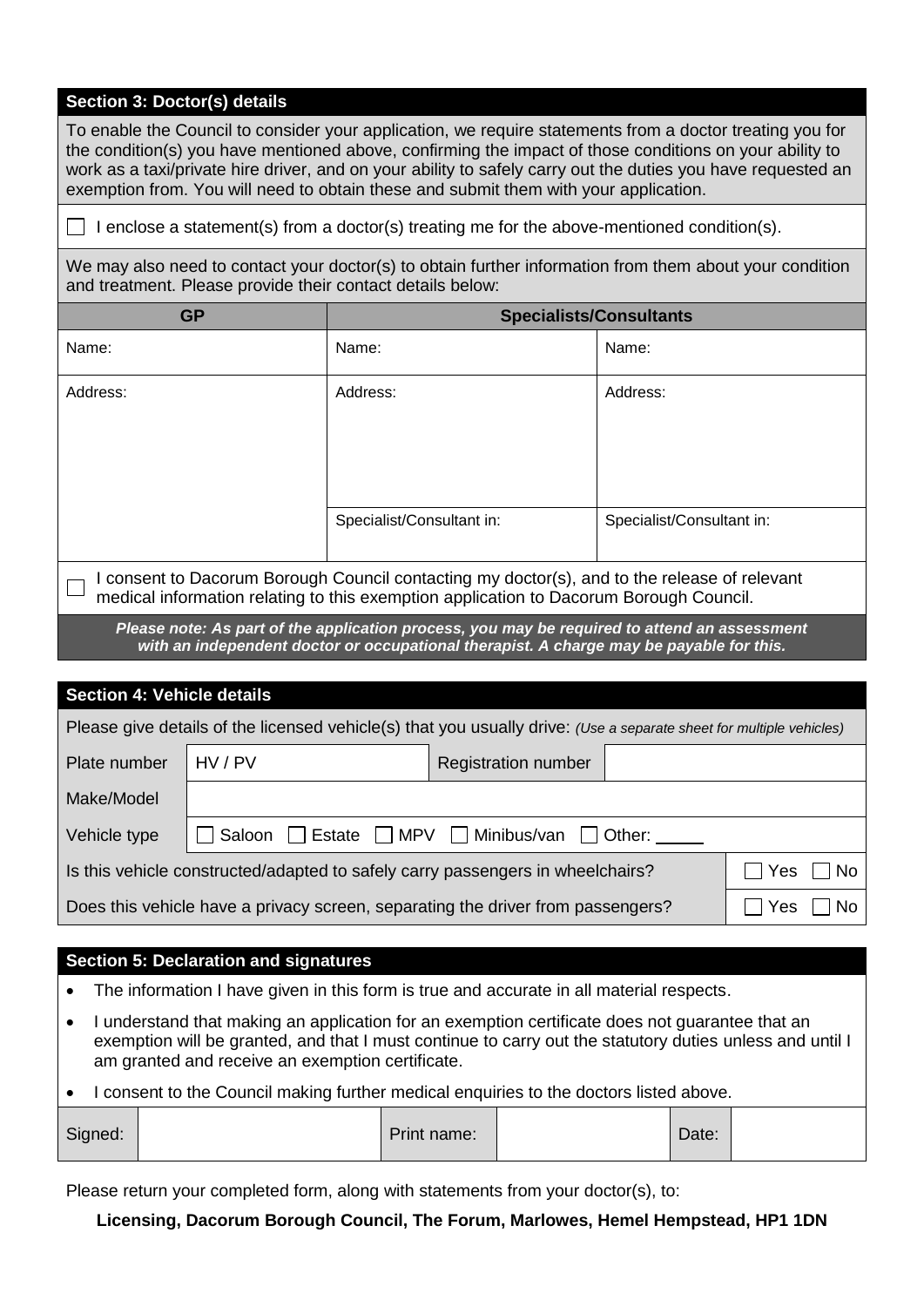### **Extracts from the Equality Act 2010**

#### **165 Passengers in wheelchairs**

- (1) This section imposes duties on the driver of a designated taxi which has been hired—
	- (a) by or for a disabled person who is in a wheelchair, or
	- (b) by another person who wishes to be accompanied by a disabled person who is in a wheelchair.
- (2) This section also imposes duties on the driver of a designated private hire vehicle, if a person within paragraph (a) or (b) of subsection (1) has indicated to the driver that the person wishes to travel in the vehicle.
- (3) For the purposes of this section—
	- (a) a taxi or private hire vehicle is "designated" if it appears on a list maintained under section 167;
	- (b) "the passenger" means the disabled person concerned.
- (4) The duties are—
	- (a) to carry the passenger while in the wheelchair;
	- (b) not to make any additional charge for doing so;
	- (c) if the passenger chooses to sit in a passenger seat, to carry the wheelchair;
	- (d) to take such steps as are necessary to ensure that the passenger is carried in safety and reasonable comfort;
	- (e) to give the passenger such mobility assistance as is reasonably required.
- (5) Mobility assistance is assistance—
	- (a) to enable the passenger to get into or out of the vehicle;
	- (b) if the passenger wishes to remain in the wheelchair, to enable the passenger to get into and out of the vehicle while in the wheelchair;
	- (c) to load the passenger's luggage into or out of the vehicle;
	- (d) if the passenger does not wish to remain in the wheelchair, to load the wheelchair into or out of the vehicle.
- (6) This section does not require the driver—
	- (a) unless the vehicle is of a description prescribed by the Secretary of State, to carry more than one person in a wheelchair, or more than one wheelchair, on any one journey;
	- (b) to carry a person in circumstances in which it would otherwise be lawful for the driver to refuse to carry the person.
- (7) A driver of a designated taxi or designated private hire vehicle commits an offence by failing to comply with a duty imposed on the driver by this section.
- (8) A person guilty of an offence under subsection (7) is liable on summary conviction to a fine not exceeding level 3 on the standard scale.
- (9) It is a defence for a person charged with the offence to show that at the time of the alleged offence—
	- (a) the vehicle conformed to the accessibility requirements which applied to it, but
	- (b) it would not have been possible for the wheelchair to be carried safely in the vehicle.
- (10) In this section and sections 166 and 167"private hire vehicle" means—
	- (a) a vehicle licensed under section 48 of the Local Government (Miscellaneous Provisions) Act 1976;
	- (b) a vehicle licensed under section 7 of the Private Hire Vehicles (London) Act 1998;
	- (c) a vehicle licensed under an equivalent provision of a local enactment;
	- (d) a private hire car licensed under section 10 of the Civic Government (Scotland) Act 1982.

#### **166 Passengers in wheelchairs: exemption certificates**

- (1) A licensing authority must issue a person with a certificate exempting the person from the duties imposed by section 165 (an "exemption certificate") if satisfied that it is appropriate to do so—
	- (a) on medical grounds, or
	- (b) on the ground that the person's physical condition makes it impossible or unreasonably difficult for the person to comply with those duties.
- (2) An exemption certificate is valid for such period as is specified in the certificate.
- (3) The driver of a designated taxi is exempt from the duties imposed by section 165 if—
	- (a) an exemption certificate issued to the driver is in force, and
	- (b) the prescribed notice of the exemption is exhibited on the taxi in the prescribed manner.
- (4) The driver of a designated private hire vehicle is exempt from the duties imposed by section 165 if—
	- (a) an exemption certificate issued to the driver is in force, and
	- (b) the prescribed notice of the exemption is exhibited on the vehicle in the prescribed manner.
- (5) For the purposes of this section, a taxi or private hire vehicle is "designated" if it appears on a list maintained under section 167.
- (6) In this section and section 167"licensing authority" , in relation to any area, means the authority responsible for licensing taxis or, as the case may be, private hire vehicles in that area.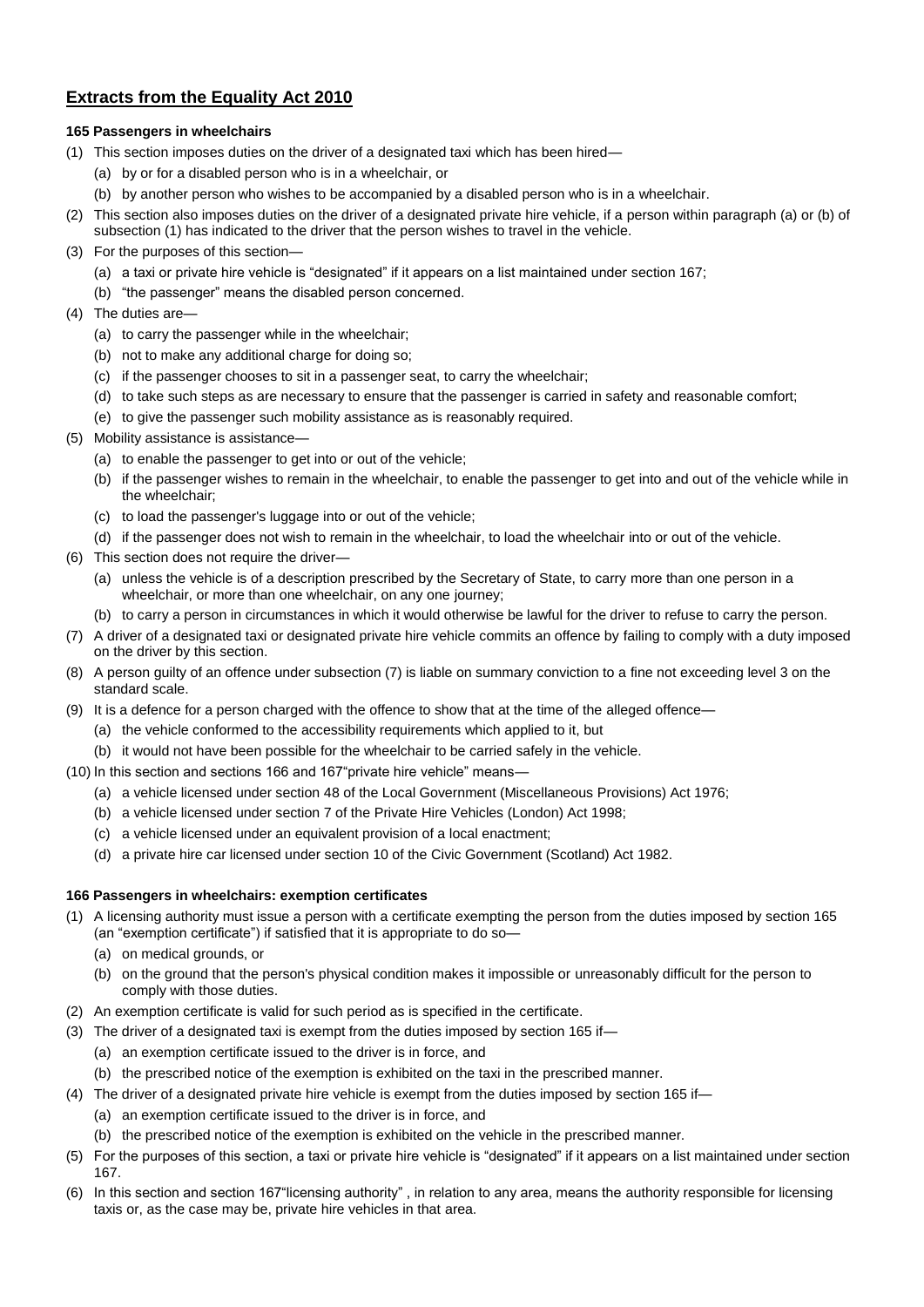#### **168 Assistance dogs in taxis**

- (1) This section imposes duties on the driver of a taxi which has been hired—
	- (a) by or for a disabled person who is accompanied by an assistance dog, or
	- (b) by another person who wishes to be accompanied by a disabled person with an assistance dog.

#### (2) The driver must—

- (a) carry the disabled person's dog and allow it to remain with that person;
- (b) not make any additional charge for doing so.
- (3) The driver of a taxi commits an offence by failing to comply with a duty imposed by this section.
- (4) A person guilty of an offence under this section is liable on summary conviction to a fine not exceeding level 3 on the standard scale.

#### **169 Assistance dogs in taxis: exemption certificates**

- (1) A licensing authority must issue a person with a certificate exempting the person from the duties imposed by section 168 (an "exemption certificate") if satisfied that it is appropriate to do so on medical grounds.
- (2) In deciding whether to issue an exemption certificate the authority must have regard, in particular, to the physical characteristics of the taxi which the person drives or those of any kind of taxi in relation to which the person requires the certificate.
- (3) An exemption certificate is valid—
	- (a) in respect of a specified taxi or a specified kind of taxi;
	- (b) for such period as is specified in the certificate.
- (4) The driver of a taxi is exempt from the duties imposed by section 168 if—
	- (a) an exemption certificate issued to the driver is in force with respect to the taxi, and
	- (b) the prescribed notice of the exemption is exhibited on the taxi in the prescribed manner.
	- The power to make regulations under paragraph (b) is exercisable by the Secretary of State.
- (5) In this section "licensing authority" means—
	- (a) in relation to the area to which the Metropolitan Public Carriage Act 1869 applies, Transport for London;
	- (b) in relation to any other area in England and Wales, the authority responsible for licensing taxis in that area.

#### **170 Assistance dogs in private hire vehicles**

- (1) The operator of a private hire vehicle commits an offence by failing or refusing to accept a booking for the vehicle—
	- (a) if the booking is requested by or on behalf of a disabled person or a person who wishes to be accompanied by a disabled person, and
	- (b) the reason for the failure or refusal is that the disabled person will be accompanied by an assistance dog.
- (2) The operator commits an offence by making an additional charge for carrying an assistance dog which is accompanying a disabled person.
- (3) The driver of a private hire vehicle commits an offence by failing or refusing to carry out a booking accepted by the operator—
	- (a) if the booking is made by or on behalf of a disabled person or a person who wishes to be accompanied by a disabled person, and
	- (b) the reason for the failure or refusal is that the disabled person is accompanied by an assistance dog.
- (4) A person guilty of an offence under this section is liable on summary conviction to a fine not exceeding level 3 on the standard scale.
- (5) In this section—
	- "driver" means a person who holds a licence under—
		- (a) section 13 of the Private Hire Vehicles (London) Act 1998 ("the 1998 Act"),
		- (b) section 51 of the Local Government (Miscellaneous Provisions) Act 1976 ("the 1976 Act"), or
		- (c) an equivalent provision of a local enactment;

"licensing authority" , in relation to any area in England and Wales, means the authority responsible for licensing private hire vehicles in that area;

"operator" means a person who holds a licence under—

- (a) section 3 of the 1998 Act,
- (b) section 55 of the 1976 Act, or
- (c) an equivalent provision of a local enactment;

"private hire vehicle" means a vehicle licensed under—

- (a) section 6 of the 1998 Act,
- (b) section 48 of the 1976 Act, or
- (c) an equivalent provision of a local enactment.